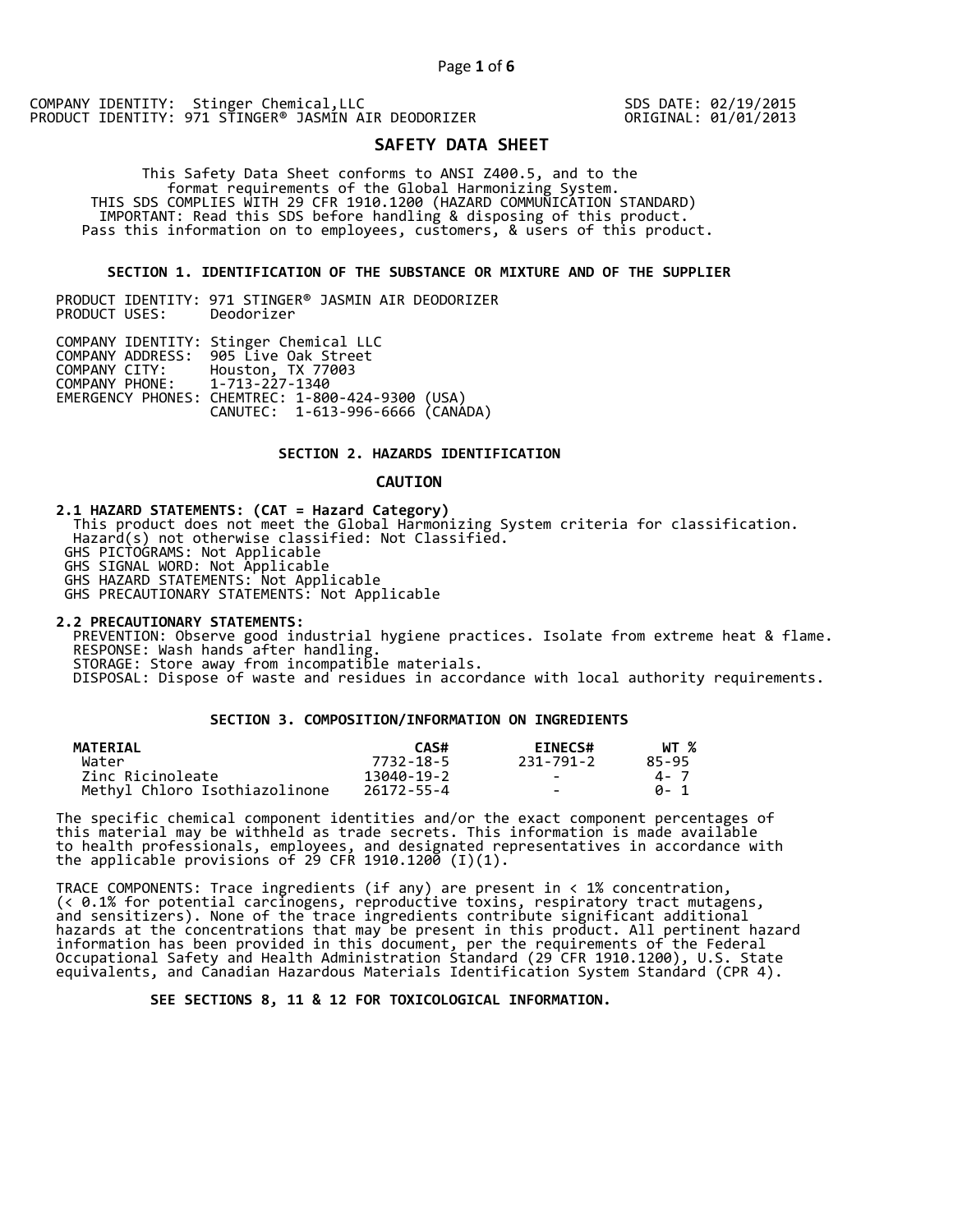SDS DATE: 02/19/2015 ORIGINAL: 01/01/2013

#### **SECTION 4. FIRST AID MEASURES**

4.1 MOST IMPORTANT SYMPTOMS/EFFECTS, ACUTE & CHRONIC: See Section 11 for Symptoms/Effects (acute & chronic).

4.2 EYE CONTACT: For eyes, flush with plenty of water for 15 minutes & get medical attention.

4.3 SKIN CONTACT: In case of contact with skin immediately remove contaminated clothing. Wash with soap & water.

4.4 INHALATION:

 After high vapor exposure, remove to fresh air. If breathing is difficult, give oxygen. If breathing has stopped, trained personnel should immediately begin artificial respiration. If the heart has stopped, trained personnel should immediately begin cardiopulmonary resuscitation (CPR).

4.5 SWALLOWING: Rinse mouth. GET MEDICAL ATTENTION IMMEDIATELY. Do NOT give liquids to an unconscious or convulsing person.

### **SECTION 5. FIRE FIGHTING MEASURES**

5.1 FIRE & EXPLOSION PREVENTIVE MEASURES: NO open flames.

- 5.2 SUITABLE (& UNSUITABLE) EXTINGUISHING MEDIA: Use dry powder.
- 5.3 SPECIAL PROTECTIVE EQUIPMENT & PRECAUTIONS FOR FIRE FIGHTERS: Water spray may be ineffective on fire but can protect fire-fighters & cool closed containers. Use fog nozzles if water is used. Do not enter confined fire-space without full bunker gear. (Helmet with face shield, bunker coats, gloves & rubber boots).

5.4 SPECIFIC HAZARDS OF CHEMICAL & HAZARDOUS COMBUSTION PRODUCTS: SLIGHTLY COMBUSTIBLE! Isolate from oxidizers, heat, & open flame. Closed containers may explode if exposed to extreme heat. Applying to hot surfaces requires special precautions. Continue all label precautions!

# **SECTION 6. ACCIDENTAL RELEASE MEASURES**

- 6.1 PERSONAL PRECAUTIONS, PROTECTIVE EQUIPMENT & EMERGENCY PROCEDURES: Keep unprotected personnel away. Wear appropriate personal protective equipment given in Section 8.
- 6.2 ENVIRONMENTAL PRECAUTIONS: Keep from entering storm sewers and ditches which lead to waterways.
- 6.3 METHODS & MATERIAL FOR CONTAINMENT & CLEAN-UP: Stop spill at source. Dike and contain. Collect leaking & spilled liquid in sealable containers as far as possible.

## **SECTION 7. HANDLING AND STORAGE**

7.1 PRECAUTIONS FOR SAFE HANDLING: Isolate from oxidizers, heat, & open flame. Avoid prolonged or repeated Avoid prolonged or repeated contact. Consult Safety Equipment Supplier. Avoid free fall of liquid. Ground containers when transferring. Do not flame cut, braze, or weld. Continue all label precautions!

7.2 CONDITIONS FOR SAFE STORAGE, INCLUDING ANY INCOMPATIBILITIES: Isolate from strong oxidants. Do not store above 49 C/120 F. Keep container tightly closed & upright when not in use to prevent leakage.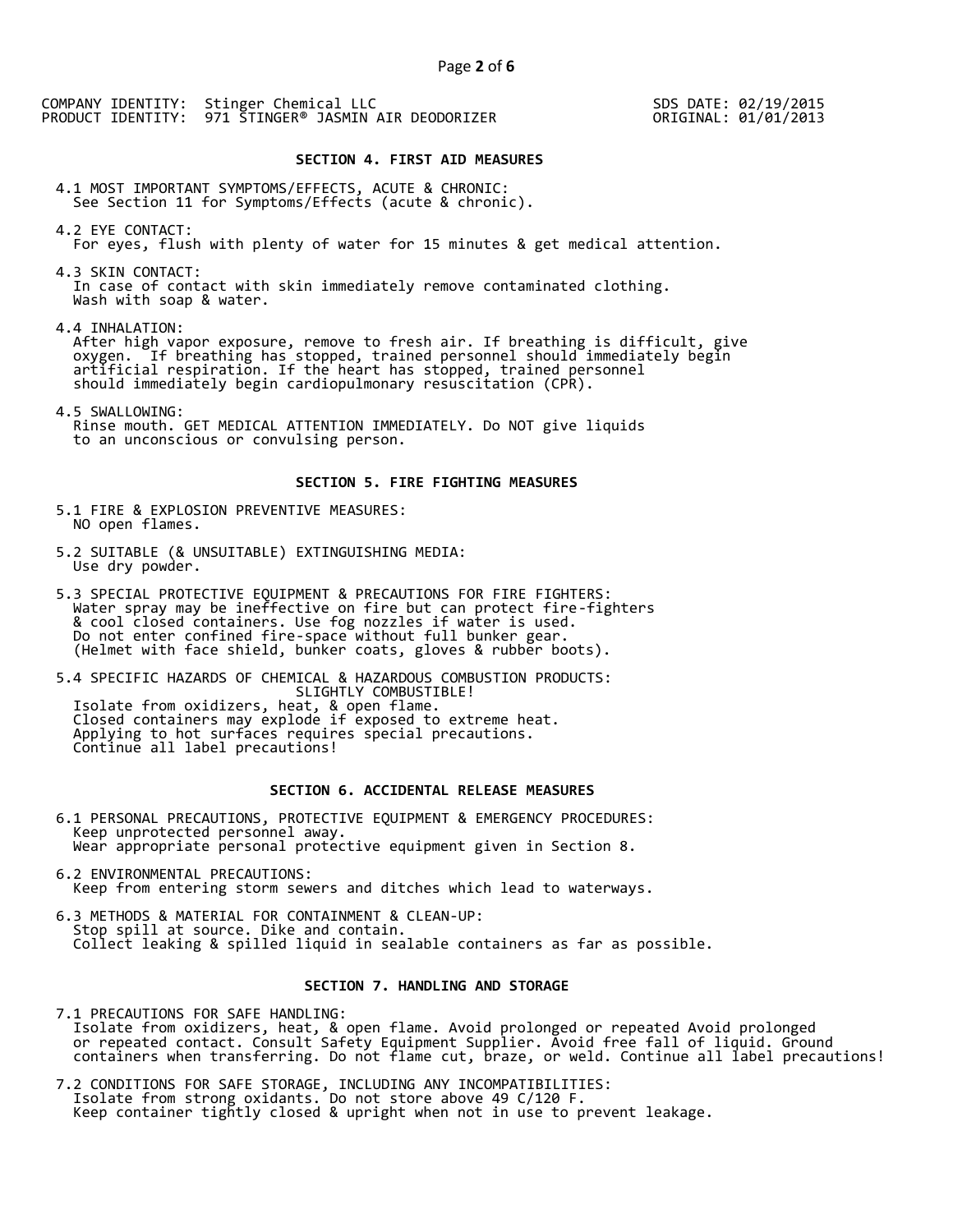SDS DATE: 02/19/2015 ORIGINAL: 01/01/2013

## **SECTION 8. EXPOSURE CONTROLS/PERSONAL PROTECTION**

| <b>8.1 EXPOSURE LIMITS:</b><br><b>MATERIAL</b> | CAS#       |                                   | <b>EINECS# TWA (OSHA)</b> | TLV (ACGIH) |
|------------------------------------------------|------------|-----------------------------------|---------------------------|-------------|
| Water                                          | 7732-18-5  |                                   | 231-791-2 None Known      | None Known  |
| Zinc Ricinoleate                               | 13040-19-2 | <b>Contract Contract Contract</b> | None Known                | None Known  |
| Methyl Chloro Isothiazolinone                  | 26172-55-4 | the control of the con-           | None Known                | None Known  |

This product contains no EPA Hazardous Air Pollutants (HAP) in amounts  $> 0.1\%$ .

#### 8.2 APPROPRIATE ENGINEERING CONTROLS:

RESPIRATORY EXPOSURE CONTROLS

 A respiratory protection program that meets OSHA 29 CFR 1910.134 and ANSI Z86.2 requirements or European Standard EN 149 must be followed whenever workplace conditions warrant a respirator's use.

VENTILATION<br>LOCAL EXHAUST:

LOCAL EXHAUST: Necessary MECHANICAL (GENERAL): Acceptable<br>SPECIAL: None OTHER: None SPECIAL: None OTHER: None Please refer to ACGIH document, "Industrial Ventilation, A Manual of Recommended Practices", most recent edition, for details.

#### 8.3 INDIVIDUAL PROTECTION MEASURES, SUCH AS PERSONAL PROTECTIVE EQUIPMENT: PERSONAL PROTECTIONS: Wear OSHA Standard goggles or face shield. Consult Safety Equipment Supplier. Wear goggles, face shield, gloves, apron & footwear impervious to material. Wash clothing before reuse.

WORK & HYGIENIC PRACTICES:

 Provide readily accessible eye wash stations & safety showers. Wash at end of each workshift & before eating, smoking or using the toilet. Promptly remove clothing that becomes contaminated. Destroy contaminated leather articles. Launder or discard contaminated clothing.

# **SECTION 9. PHYSICAL & CHEMICAL PROPERTIES**

| APPEARANCE:                                          | Liquid,                                                                            |
|------------------------------------------------------|------------------------------------------------------------------------------------|
| ODOR:                                                | Opaque, LILAC                                                                      |
| ODOR THRESHOLD:                                      | Not Available                                                                      |
| pH (Neutrality):                                     |                                                                                    |
| MELTING POINT/FREEZING POINT:                        |                                                                                    |
| BOILING RANGE (IBP, 50%, Dry Point):                 | > 100 C / > 212 F (*=End Point)                                                    |
| FLASH POINT (TEST METHOD):                           | 7.8 - 8.∠<br>Not Available<br>> 100 C / > 212<br>Not Applicable<br>''-- Applicable |
| EVAPORATION RATE (n-Butyl Acetate=1):                | Not Applicable                                                                     |
| FLAMMABILITY CLASSIFICATION:                         | Class III-B                                                                        |
| LOWER FLAMMABLE LIMIT IN AIR (% by vol):             | 10.0 (Lowest Component)                                                            |
| UPPER FLAMMABLE LIMIT IN AIR (% by vol):             | Not Available                                                                      |
| VAPOR PRESSURE (mm of Hg)@20 C                       | 17.5                                                                               |
| VAPOR DENSITY (air=1):                               | 0.670                                                                              |
| GRAVITY @ 68/68 F / 20/20 C:                         |                                                                                    |
| DENSITY:                                             | 0.999                                                                              |
| SPECIFIC GRAVITY (Water=1):                          | 1.000                                                                              |
| POUNDS/GALLON:                                       | 8.330                                                                              |
| WATER SOLUBILITY:                                    | Appreciable                                                                        |
| PARTITION COEFFICIENT (n-Octane/Water):              | Not Available                                                                      |
| AUTO IGNITION TEMPERATURE:                           | Not Applicable                                                                     |
| DECOMPOSITION TEMPERATURE:                           | Not Available                                                                      |
| TOTAL VOC'S (TVOC)*:                                 | 0.0 Vol% /0.0 g/L / 0.000 Lbs/Gal                                                  |
| NONEXEMPT VOC'S (CVOC)*:                             | 0.0 Vol% /0.0 $\bar{g}/L$ / 0.000 Lbs/Gal                                          |
| HAZARDOUS AIR POLLUTANTS (HAPS):                     | 0.0 Wt% /0.0 $g/L$ / 0.000 Lbs/Gal                                                 |
| NONEXEMPT VOC PARTIAL PRESSURE (mm of Hg @ 20 C)     | 0.0                                                                                |
| VISCOSITY @ 20 C (ASTM D445):                        | Not Available                                                                      |
| * Using CARB (California Air Resources Board Rules). |                                                                                    |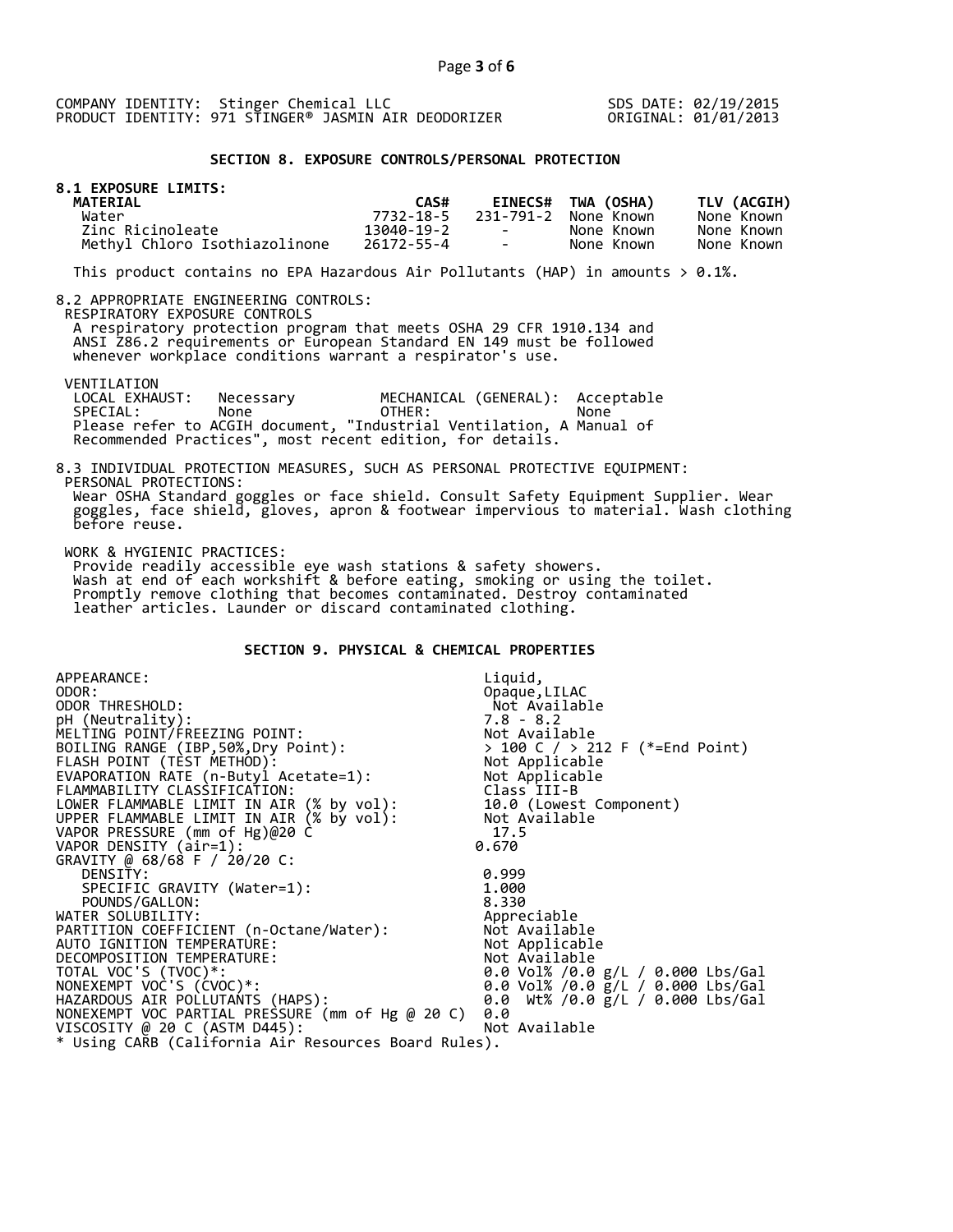SDS DATE: 02/19/2015 ORIGINAL: 01/01/2013

# **SECTION 10. STABILITY & REACTIVITY**

10.1 REACTIVITY & CHEMICAL STABILITY: Stable under normal conditions, no hazardous reactions when kept from incompatibles.

10.2 POSSIBILITY OF HAZARDOUS REACTIONS & CONDITIONS TO AVOID: Isolate from extreme heat, & open flame.

10.3 INCOMPATIBLE MATERIALS: Isolate from oxidizers.

10.4 HAZARDOUS DECOMPOSITION PRODUCTS: Carbon oxides, zinc oxide.

10.5 HAZARDOUS POLYMERIZATION: Will not occur.

#### **SECTION 11. TOXICOLOGICAL INFORMATION**

#### **11.1 ACUTE HAZARDS**

 11.11 EYE & SKIN CONTACT: Acute overexposure can cause irritation to skin. Acute overexposure can cause irritation to eyes.

11.12 INHALATION:

 11.13 SWALLOWING: Swallowing can cause abdominal irritation, nausea, vomiting & diarrhea.

#### **11.2 SUBCHRONIC HAZARDS/CONDITIONS AGGRAVATED**

 MEDICAL CONDITIONS AGGRAVATED BY EXPOSURE: Pre-existing disorders of any target organs mentioned in this Document can be aggravated by over-exposure by routes of entry to components of this product. Persons with these disorders should avoid use of this product.

#### **11.3 CHRONIC HAZARDS**

 11.31 CANCER, REPRODUCTIVE & OTHER CHRONIC HAZARDS: This product has no carcinogens listed by IARC, NTP, NIOSH, OSHA or ACGIH, as of this date, greater or equal to 0.1%.

11.32 TARGET ORGANS: May cause damage to target organs, based on animal data.

11.33 IRRITANCY: Irritating to contaminated tissue.

11.34 SENSITIZATION: No component is known as a sensitizer.

11.35 MUTAGENICITY: No known reports of mutagenic effects in humans.

11.36 EMBRYOTOXICITY: No known reports of embryotoxic effects in humans.

11.37 TERATOGENICITY: No known reports of teratogenic effects in humans.

11.38 REPRODUCTIVE TOXICITY: No known reports of reproductive effects in humans.

 A MUTAGEN is a chemical which causes permanent changes to genetic material (DNA) such that the changes will propagate across generational lines. An EMBRYOTOXIN is a chemical which causes damage to a developing embryo (such as: within the first 8 weeks of pregnancy in humans), but the damage does not propagate across generational lines. A TERATOGEN is a chemical which causes damage to a developing fetus, but the damage does not propagate across generational lines. A REPRODUCTIVE TOXIN is any substance which interferes in any way with the reproductive process.

# 11.4 MAMMALIAN TOXICITY INFORMATION

No mammalian information is available on this product.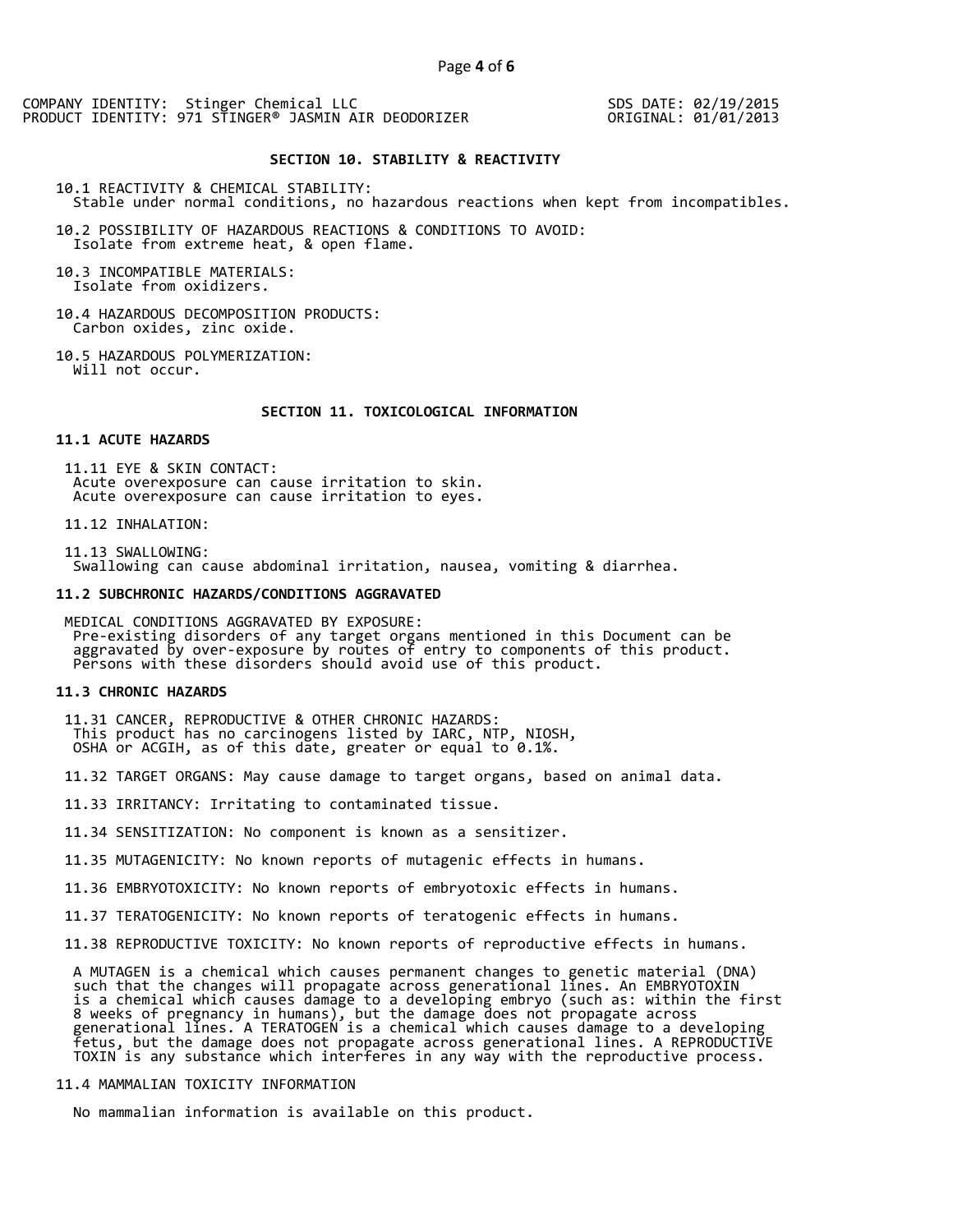SDS DATE: 02/19/2015 ORIGINAL: 01/01/2013

#### **SECTION 12. ECOLOGICAL INFORMATION**

#### **12.1 ALL WORK PRACTICES MUST BE AIMED AT ELIMINATING ENVIRONMENTAL CONTAMINATION.**

12.2 EFFECT OF MATERIAL ON PLANTS AND ANIMALS: This product may be harmful or fatal to plant and animal life if released into the environment. Refer to Section 11 (Toxicological Information) for further data on the effects of this product's components on test animals.

12.3 EFFECT OF MATERIAL ON AQUATIC LIFE: No aquatic environmental information is available on this product.

12.4 MOBILITY IN SOIL This material is a mobile liquid.

12.5 DEGRADABILITY This product is completely biodegradable.

12.6 ACCUMULATION

Bioaccumulation of this product has not been determined.

# **SECTION 13. DISPOSAL CONSIDERATIONS**

Processing, use or contamination may change the waste disposal requirements. Do not dispose of on land, in surface waters, or in storm drains. Waste should be recycled or disposed of in accordance with regulations. Large amounts should be collected for reuse or consigned to licensed waste haulers for disposal. **ALL DISPOSAL MUST BE IN ACCORDANCE WITH ALL FEDERAL, STATE, PROVINCIAL, AND LOCAL REGULATIONS. IF IN DOUBT, CONTACT PROPER AGENCIES.** 

### **SECTION 14. TRANSPORT INFORMATION**

MARINE POLLUTANT: No DOT/TDG SHIP NAME: Not Regulated DRUM LABEL:<br>IATA / ICAO: IATA / ICAO: Not Regulated<br>IMO / IMDG: Not Regulated Not Regulated EMERGENCY RESPONSE GUIDEBOOK NUMBER: None

## **SECTION 15. REGULATORY INFORMATION**

**15.1 EPA REGULATION: SARA SECTION 311/312 HAZARDS: None Known** 

All components of this product are on the TSCA list. This material contains no known products restricted under SARA Title III, Section 313 in amounts greater or equal to 1%.

**15.2 STATE REGULATIONS:**

 THIS PRODUCT MEETS REQUIREMENTS OF SOUTHERN CALIFORNIA AQMD RULE 443.1 & SIMILAR REGULATIONS

 CALIFORNIA SAFE DRINKING WATER & TOXIC ENFORCEMENT ACT (PROPOSITION 65): This product contains no chemicals known to the State of California to cause cancer or reproductive toxicity.

#### **15.3 INTERNATIONAL REGULATIONS**

 The identified components of this product are listed on the chemical inventories of the following countries: Australia (AICS), Canada (DSL or NDSL), China (IECSC), Europe (EINECS, ELINCS), Japan (METI/CSCL, MHLW/ISHL), South Korea (KECI), New Zealand (NZIoC), Philippines (PICCS), Switzerland (SWISS), Taiwan (NECSI), USA (TSCA).

**15.4 CANADA: WORKPLACE HAZARDOUS MATERIALS INFORMATION SYSTEM (WHMIS)**  D2B: Irritating to skin / eyes.

 This product was classified using the hazard criteria of the Controlled Products Regulations (CPR). This Document contains all information required by the CPR.